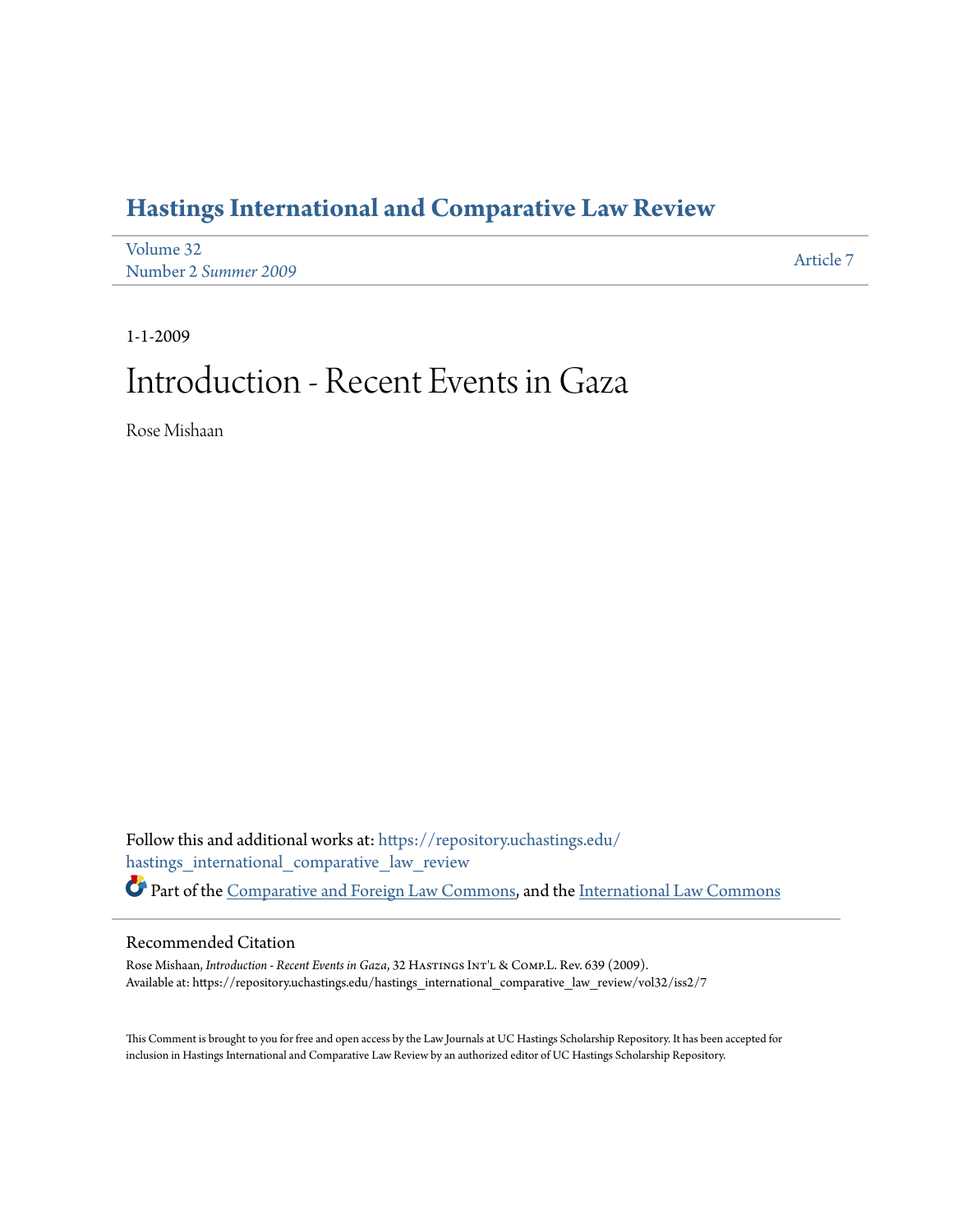## **Introduction - Recent Events in Gazat**

**By** ROSE **MISHAAN\***

On December **27, 2008,** Israeli air and naval forces attacked the Gaza Strip. Israel's justification for the attack was self-defense, citing rockets launched into southern Israel in recent months as the basis for this claim.' The stated aim of the assault in Gaza was to rid the area of the Hamas militants who have carried out these missile attacks against Israeli civilians.2 After a week of aerial bombardment, Israel began a ground invasion, sending soldiers and tanks into Gaza. On January **18, 2009,** Israel and Hamas each declared unilateral cease-fires, ending the military assault.3 In the three-week conflict, over **1,300** Palestinians were killed, among them at least **288** children, and over **5,000** Palestinians were injured.<sup>4</sup> Thirteen Israelis were killed, ten of them while serving in a military capacity.5 During the operation, Israel used its air force to bomb targets inside Gaza. The United Nations headquarters in Gaza,<sup>6</sup> as well as several schools,<sup>7</sup> hospitals and homes were hit in these

*1. Livni: Israel Will No Longer Show Restraint When Attacked,* **HAARETZ,** Jan. **5, 2009,** *available at* http://www.haaretz.com/hasen/spages/1052821.html.

t This is an introduction for Carey James' commentary.

**<sup>\*</sup> J.D.** Candidate, University of California, Hastings College of the Law, May **2009.** In February **2009,** the author spent several days in Gaza with the National Lawyers Guild.

<sup>2.</sup> *Id.*

*<sup>3.</sup> Israeli official: IDF to leave Gaza before Obama inauguration,* **HAARETZ,** Jan. **19, 2009,** *available at* http://www.haaretz.com/hasen/spages/1056757.html.

<sup>4.</sup> Douglas Hamilton, *Final Gaza toll shows 960 civilians killed,* **REUTERS UK,** Mar. 12, **2009,** *available at* http://uk.reuters.com/article/worldNews/idUKTRE 52B82F20090312?pageNumber=1&virtualBrandChannel=0.

**<sup>5.</sup>** Amos Harel, *Four of Six IDF Soldiers Killed in Gaza Were Victims of Friendly Fire,* **HAARETZ,** Jan. **7, 2009,** *available at* http://www.haaretz.com/hasen/ spages/1053402.html.

*<sup>6.</sup> UN chief visits damaged Gaza headquarters,* **S.F.** CHRON., Jan. 20, **2009,** *available at* http:/ /www.sfgate.com/cgi-bin/article.cgi?f=/n/a/2009/01/20/intemational/ i025859S92.DTL&hw=gaza&sn=010&sc=363.

**<sup>7.</sup>** United Nations, *Press Conference by Director of Gaza Operations, United*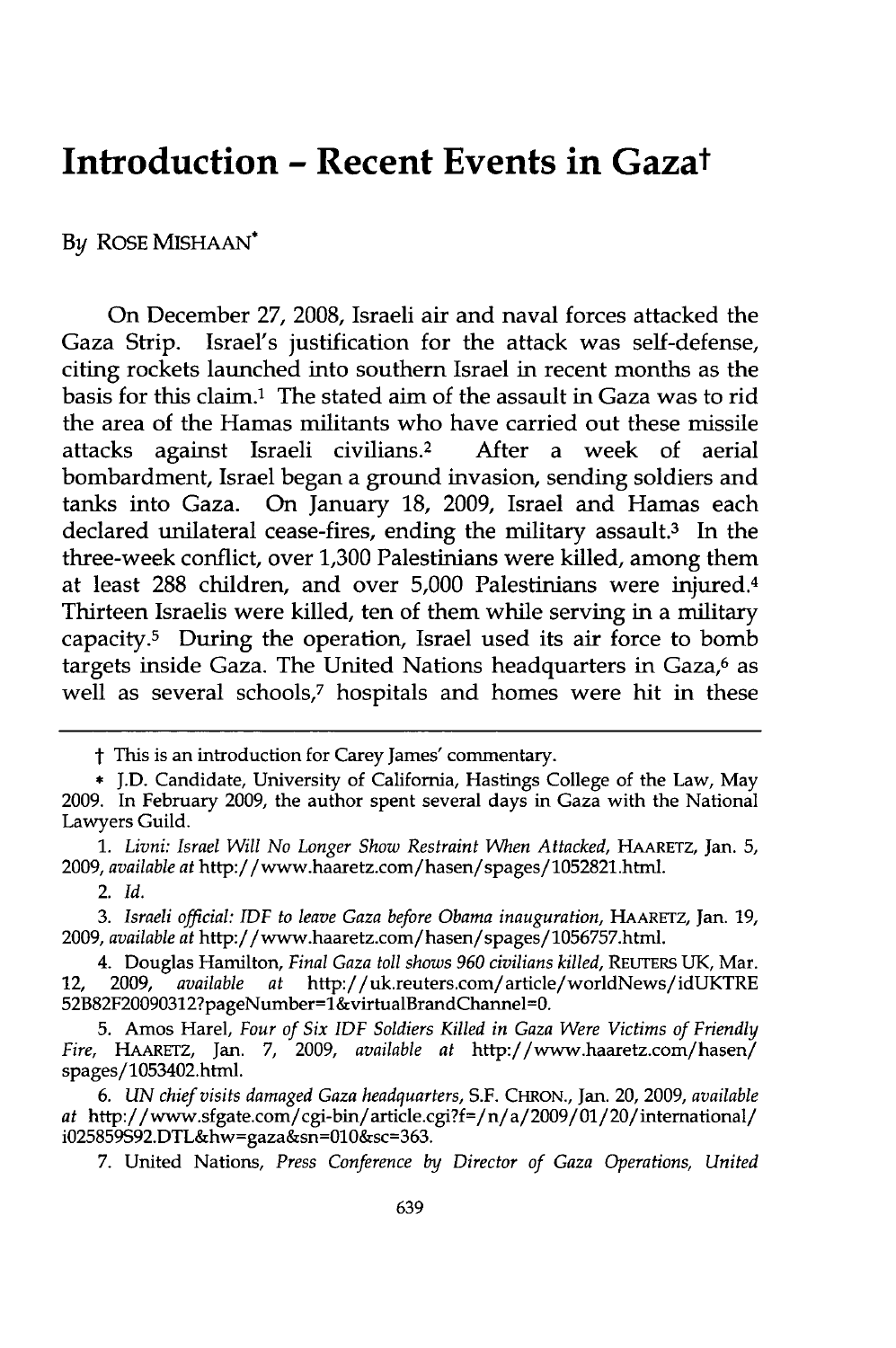strikes. Commenting on an Israeli air raid which hit a United Nations Relief and Works Agency **("UNRWA")** school (the fourth such incident during the recent conflict), **UNRWA** spokesman Christopher Gunness stated: "Where you have a direct hit on an **UNRWA** school where about **1,600** people had taken refuge, where the Israeli Army knows the coordinates and knows who's there, where this comes as the latest in a catalogue of direct and indirect attacks on **UNRWA** facilities, there have to be investigations to establish whether war crimes have been committed."8 In response to Israeli attacks, Hamas continued to fire rockets targeted at Israeli towns near the border.9

Israel's assault followed an 18-month blockade of the Gaza Strip designed to starve Hamas out of power.10 The blockade was initially imposed after Hamas seized control over Gaza in **2007.11** This drastically restricted the movement of people in and out of Gaza, as well as severely limiting the influx of food, fuel, medicine, imports, and aid.12 During this period there were violent episodes, including Israeli incursions and attacks in Gaza and rocket launches **by** Hamas into Israel.13 The two parties agreed to a ceasefire in June **2008.** One of the main provisions of the ceasefire provided that Israel would lift the blockade on Gaza to allow in necessities.14 The

**8.** Steven Erlanger, *Israel Declares Cease-Fire; Hamas Says It Will Fight On,* N.Y. **TIMES,** Jan. **17, 2009,** *available at* http://www.nytimes.com/2009/01/18/ world/middleeast/18mideast.html?\_r=2&pagewanted=2&hp.

**9.** Israel Defense Force Spokesperson, *Rocket Statistics,* Jan. **3, 2009,** *available at* http://idfspokesperson.com/2009/01/03/rocket-statistics-3-jan-2009/.

**10.** Peter Beaumont, *Israeli Blockade 'Forces Palestinians to Search Rubbish Dumps for Food,'* THE **GUARDIAN,** Dec. 21, **2008,** *available at* http://www.guardian.co.uk/ world/2008/dec/ 21/israel-gaza-strip-middle-east.

**11.** Heather Sharp, *Guide: Gaza under blockade,* BBC NEWS, Nov. **11, 2008,** *available at* http://news.bbc.co.uk/1/hi/world/niddle-east/7545636.stm.

12. **U.N.** Office for the Coordination of Humanitarian Affairs, *The Closure of the Gaza Strip: the Economic and Humanitarian Consequences,* Dec. **2007,** *available at* http://wwww.reliefweb.int/rw/RWFiles2007.nsf/FilesByRWDocUnidFilename/ YSAR-79UQSF-Full\_Report.pdf/\$File/Full\_Report.pdf.

**13.** Rushdi Abu Alouf **&** Richard Boudreaux, *Israeli Blockade Leave Much of Gaza City in the Dark,* **L.A. TIMEs,** Nov. 14, **2008,** *available at* http://articles.latimes.com/ 2008/nov/14/world/fg-gazal4.

14. *Id.*

*Nations Relief and Works Agency for Palestine Refugees in the Near East,* Jan. **6, 2009,** *available at* http://domino.un.org/unispal.nsf/db942872b9eae454852560f6005a 76fb/ce9acclcc8bc73ad8525753700596413!OpenDocument; Interview with John Ging, Director of Gaza Operations, United Nations Refugee and Works Agency, in Gaza City, Gaza (Feb. 2, **2009).**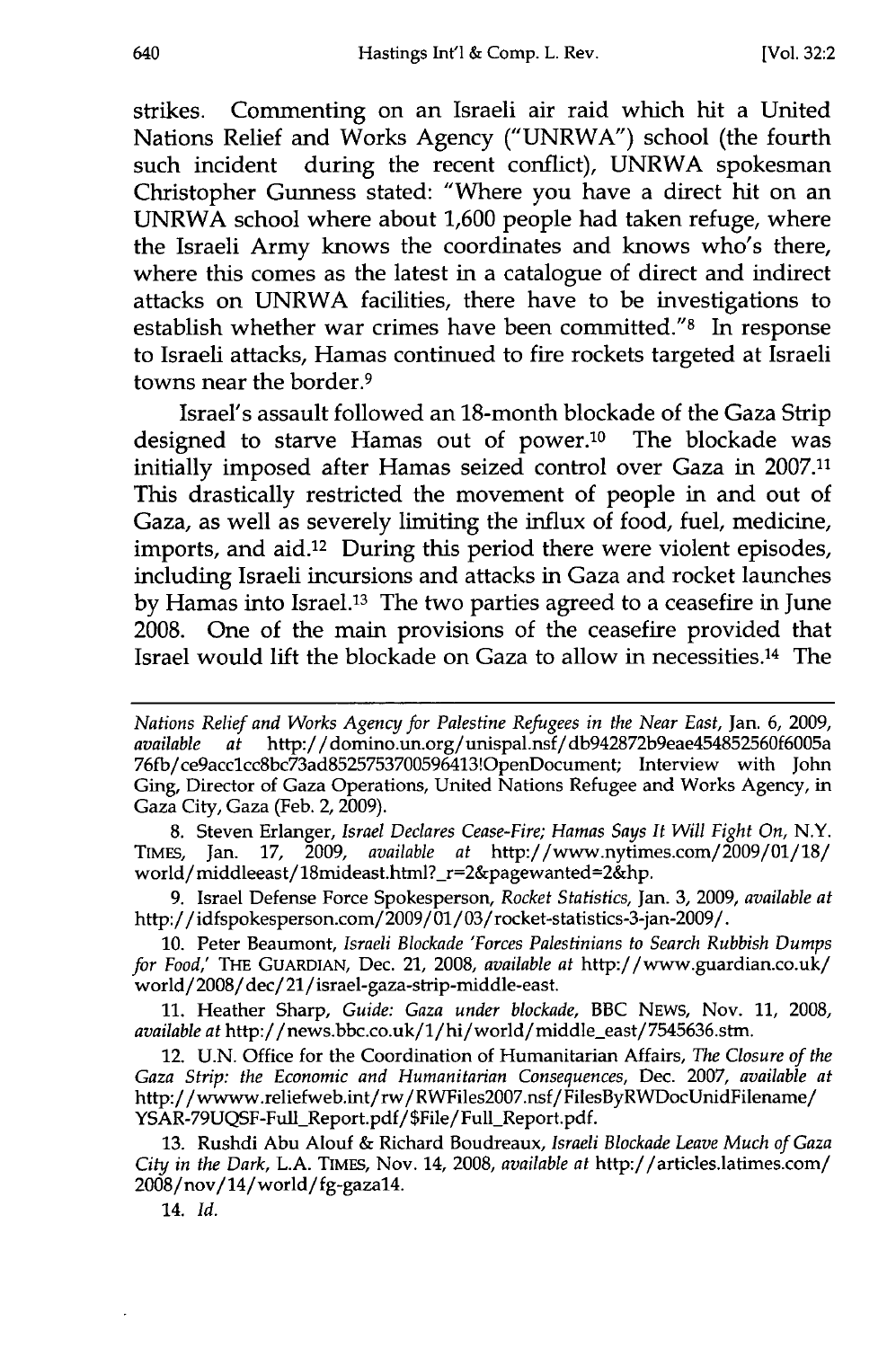violence largely subsided in the months that followed. However, on November 4, 2008, Israel violated the ceasefire by conducting a raid in Gaza, targeting and killing six Hamas operatives.<sup>15</sup> After this incursion, rocket attacks into Israel increased, and on December 27, Israel launched its offensive. <sup>16</sup>

The recent conflict is not Israel's first aggressive act in Gaza since it announced the withdrawal of its military and civilian settlements from the Strip in **2005.17** However, the recent offensive, which Israel dubbed "Operation Cast Lead," was massive in scale and intensity compared to other actions in recent years. The situation for the people of Gaza remains dire, as access to necessary resources such as food, fuel, medicine, and clean water remains restricted.<sup>18</sup> While the conflict raged, the international community expressed strong feelings about the legality and morality of Israel's actions. Some maintain that Israel was acting within its rights as a nation acting in self-defense against a hostile threat targeting its civilians. 19 Others assert that Israel's actions violated international law, were grossly disproportionate to the threat presented, and resulted in an unacceptable level of civilian casualties.<sup>20</sup>

15. Roy McCarthy, *Gaza truce broken as Israeli raid kills six Hamas gunmen,* THE **GUARDIAN,** Nov. **5, 2008,** *available at* http://www.guardian.co.uk/world/ 2008/nov/05/israelandthepalestinians.

16. Israel Defense Force Spokesperson, *supra* note 9; Embassy of Israel, *Gaza-Hamas Fact Sheet,* Dec. 22, 2008, *available at* http://www.israelpolitik.org/wpcontent/uploads/2008/12/gaza\_fact\_sheet.pdf.

**17.** John Dugard, *Report of the Special Rapporteur on the Situation of Human Rights in the Palestinian Territories Occupied Since 1967,* Jan. 21, **2008,** Part IV, Para. 14, *available at* http://domino.un.org/UNISPAL.NSF/22f431edb91c6f548525678 a0051beld/f7lbe9fae0abbelc852573ec006dde2e!OpenDocument [hereinafter **2007** Report].

**18.** Human Rights Watch, *Israel/Egypt: Choking Gaza Harms Civilians,* Feb. **18, 2009,** *available at* http://www.hrw.org/en/ news /2009/02/18/israelegypt-chokinggaza-harms-civilians; **U.N.** Office for the Coordination of Humanitarian Affairs, *Field Update on Gaza From the Humanitarian Coordinator: 10-16 February, 2009, 1700* hours, Feb. **2009,** *available at* http://www.ochaopt.org/gazacrisis/index.php ?section=3.

**19.** *See, e.g.,* Allan Richarz, *In defense of Israel's 'disproportionate' response in Gaza,* **CHRISTIAN SC.** MONITOR, Jan. **9, 2009,** *available at* http://www.csmonitor.com/ 2009/0109/p09s01-coop.htrml; Charles Krauthammer, *The Israel-Gaza war is not complicated: Hamas attacks must end,* THE **SEATTLE** TIMES, Jan. 2, **2009,** *available at* http://seattletimes.nwsource.com/htnl/opinion/2008584181\_opinO4krauthamme r.html; Alan Dershowitz, *The Criminal Cynicism of Hamas,* **THE GUARDIAN,** Jan. **8, 2009,** *available at* http://www.guardian.co.uk/commentisfree/2009/jan/08/ hamas-dershowitz-israel-gaza.

20. *See, e.g.,* Richard Falk, *Israel's War Crimes,* THE NATION, Dec. **29, 2008,**